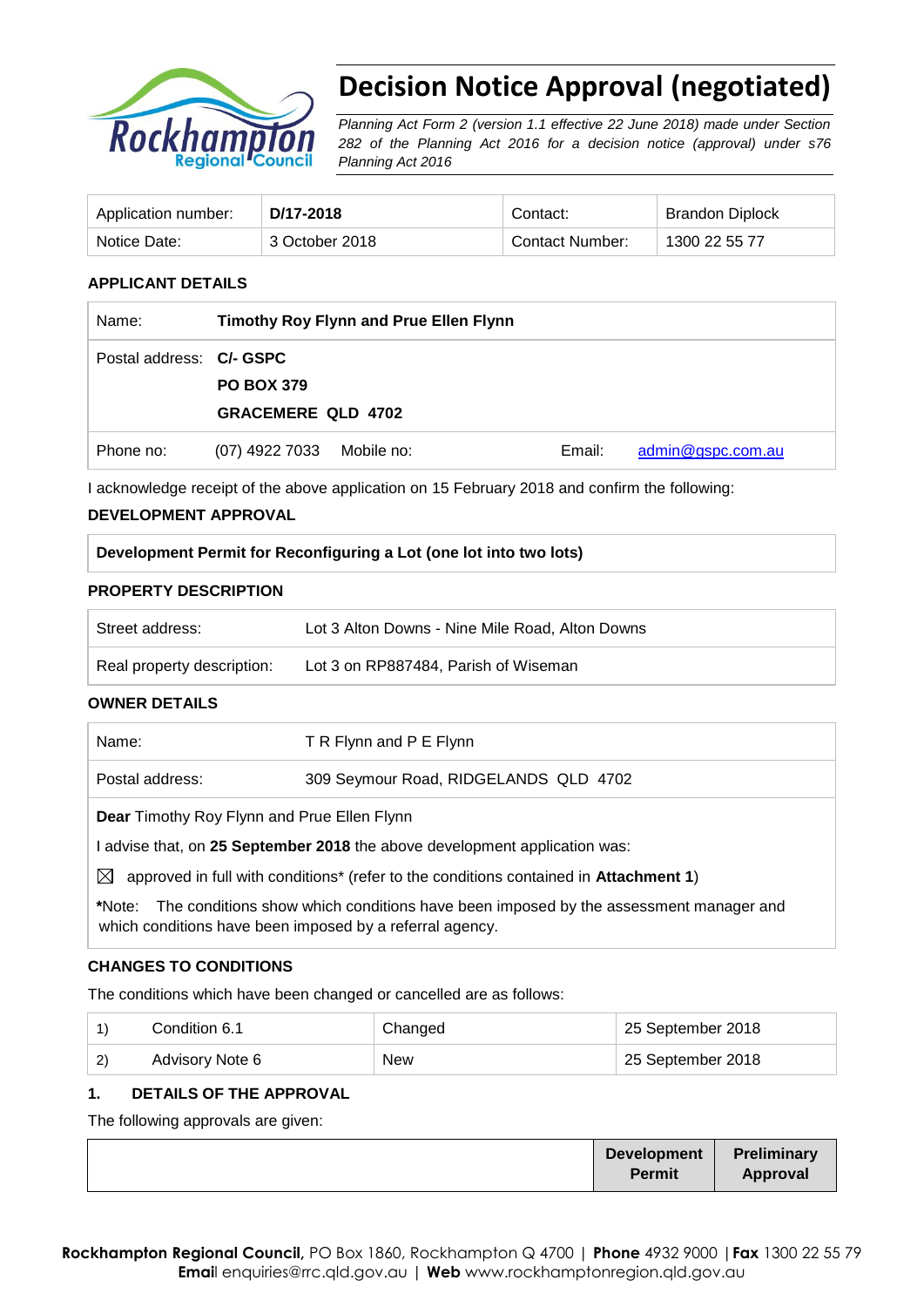Development assessable under the planning scheme, superseded planning scheme, a temporary local planning instrument, a master plan or a preliminary approval which includes a variation approval

 $\boxtimes$  $\Box$ 

- Reconfiguring a lot

## **2. CONDITIONS**

This approval is subject to the conditions in Attachment 1.

#### **3. FURTHER DEVELOPMENT PERMITS REQUIRED**

Please be advised that the following development permits are required to be obtained before the development can be carried out:

| Type of development permit required | Subject of the required development permit |
|-------------------------------------|--------------------------------------------|
| <b>Operational Works</b>            | <b>Access Works</b>                        |

#### **4. SUBMISSIONS**

Properly made submissions were  $\Box$ /were not  $\boxtimes$  made in relation to the application.

## **5. REFERRAL AGENCIES** NIL

## **6. THE APPROVED PLANS**

#### **The approved development must be completed and maintained generally in accordance with the approved drawings and documents:**

| Plan/Document Name              | <b>Plan/Document Reference</b> | Dated           |
|---------------------------------|--------------------------------|-----------------|
| Plan of Proposed Lots 83 and 84 | 180945-01 (Sheet 1 of 1)       | 4 February 2018 |

## **7. CURRENCY PERIOD FOR THE APPROVAL (s.85 of the Planning Act)**

The standard relevant periods stated in section 85 of *Planning Act 20016* apply to each aspect of development in this approval, if not stated in the conditions of approval attached.

## **8. STATEMENT OF REASONS**

| <b>Description of the</b><br>development |                                                                                       | The proposed development is for Reconfiguring a Lot (one lot into two lots)                                                                                                                                                                                                                                                                               |
|------------------------------------------|---------------------------------------------------------------------------------------|-----------------------------------------------------------------------------------------------------------------------------------------------------------------------------------------------------------------------------------------------------------------------------------------------------------------------------------------------------------|
| <b>Reasons for Decision</b>              | a)                                                                                    | The proposed development remains consistent with the surrounding rural<br>allotments and will not detract from the rural character and productive<br>capacity of the land.                                                                                                                                                                                |
|                                          | b)                                                                                    | The proposed use does not compromise the strategic framework in the<br>Rockhampton Region Planning Scheme 2015;                                                                                                                                                                                                                                           |
|                                          | C)                                                                                    | Assessment of the development against the relevant zone purpose,<br>planning scheme codes and planning scheme policies demonstrates that<br>the proposed development will not cause significant adverse impacts on<br>the surrounding natural environment, built environment and infrastructure,<br>community facilities, or local character and amenity; |
|                                          | d)                                                                                    | The proposed development does not compromise the relevant State<br>Planning Policy; and                                                                                                                                                                                                                                                                   |
|                                          | e)                                                                                    | On balance, the application should be approved because the<br>circumstances favour Council exercising its discretion to approve the<br>application even though the development does not comply with an aspect<br>of the assessment benchmarks.                                                                                                            |
| <b>Assessment</b><br><b>Benchmarks</b>   | The proposed development was assessed against the following assessment<br>benchmarks: |                                                                                                                                                                                                                                                                                                                                                           |
|                                          |                                                                                       | Rural Zone Code; and                                                                                                                                                                                                                                                                                                                                      |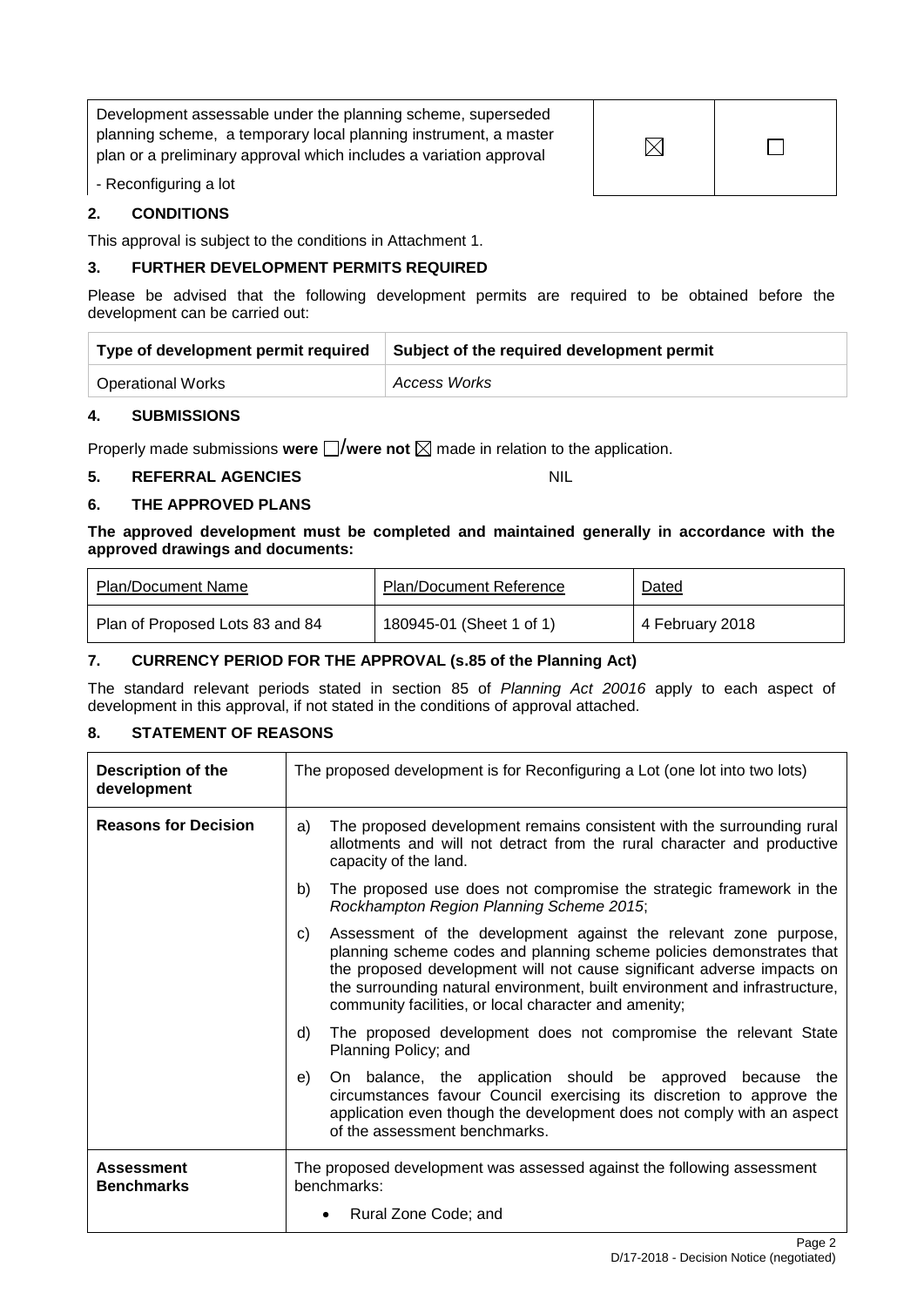|                                                                                                            | Reconfiguring a Lot Code<br>٠                                                                                                                                                                                                                                                                                                                                         |                                                                    |  |  |
|------------------------------------------------------------------------------------------------------------|-----------------------------------------------------------------------------------------------------------------------------------------------------------------------------------------------------------------------------------------------------------------------------------------------------------------------------------------------------------------------|--------------------------------------------------------------------|--|--|
| <b>Compliance with</b><br>assessment<br>benchmarks                                                         | The development was assessed against all of the assessment benchmarks<br>listed above and complies with all of these with the exception listed below.                                                                                                                                                                                                                 |                                                                    |  |  |
|                                                                                                            | <b>Assessment</b><br><b>Benchmark</b>                                                                                                                                                                                                                                                                                                                                 | Reasons for the approval despite non-<br>compliance with benchmark |  |  |
|                                                                                                            | <b>Rural Zone Code</b><br>Whilst one (1) of the proposed allotments will fall<br>just short of the minimum eight (8) hectare<br>requirement, the proposed development will remain<br>consistent with other smaller allotments in the<br>surrounding area. The proposed development will<br>not compromise the rural character and productive<br>capacity of the land. |                                                                    |  |  |
| <b>Matters prescribed by</b><br>regulation                                                                 | The State Planning Policy - Part $E_i$<br>(i)<br>The Central Queensland Regional Plan;<br>(ii)                                                                                                                                                                                                                                                                        |                                                                    |  |  |
|                                                                                                            | The Rockhampton Region Planning Scheme 2015;<br>(iii)                                                                                                                                                                                                                                                                                                                 |                                                                    |  |  |
| (iv) Surrounding use of adjacent premises in terms of commensurate and<br>consistent development form; and |                                                                                                                                                                                                                                                                                                                                                                       |                                                                    |  |  |
|                                                                                                            | The common material, being the material submitted with the application.<br>(v)                                                                                                                                                                                                                                                                                        |                                                                    |  |  |

## **9. APPEAL RIGHTS**

The rights of an applicant to appeal to a tribunal or the Planning and Environment Court against a decision about a development application are set out in chapter 6, part 1 of the *Planning Act 2016*. For particular applications, there may also be a right to make an application for a declaration by a tribunal (see chapter 6, part 2 of the *Planning Act 2016).*

## *Appeal by an applicant*

An applicant for a development application may appeal to the Planning and Environment Court against the following:

- the refusal of all or part of the development application
- a provision of the development approval
- the decision to give a preliminary approval when a development permit was applied for
- a deemed refusal of the development application.

An applicant may also have a right to appeal to the Development tribunal. For more information, see schedule 1 of the *Planning Act 2016*.

The timeframes for starting an appeal in the Planning and Environment Court are set out in section 229 of the *Planning Act 2016*.

**Attachment 2** is an extract from the *Planning Act 2016* that sets down the applicant's appeal rights and the appeal rights of a submitter.

## **10. WHEN THE DEVELOPMENT APPROVAL TAKES EFFECT**

This development approval takes effect:

From the time the decision notice is given  $-$  if there is no submitter and the applicant does not appeal the decision to the court.

Or

When the submitter's appeal period ends  $-$  if there is a submitter and the applicant does not appeal the decision to the court.

Or

Subject to the decision of the court, when the appeal is finally decided  $-$  if an appeal is made to the court.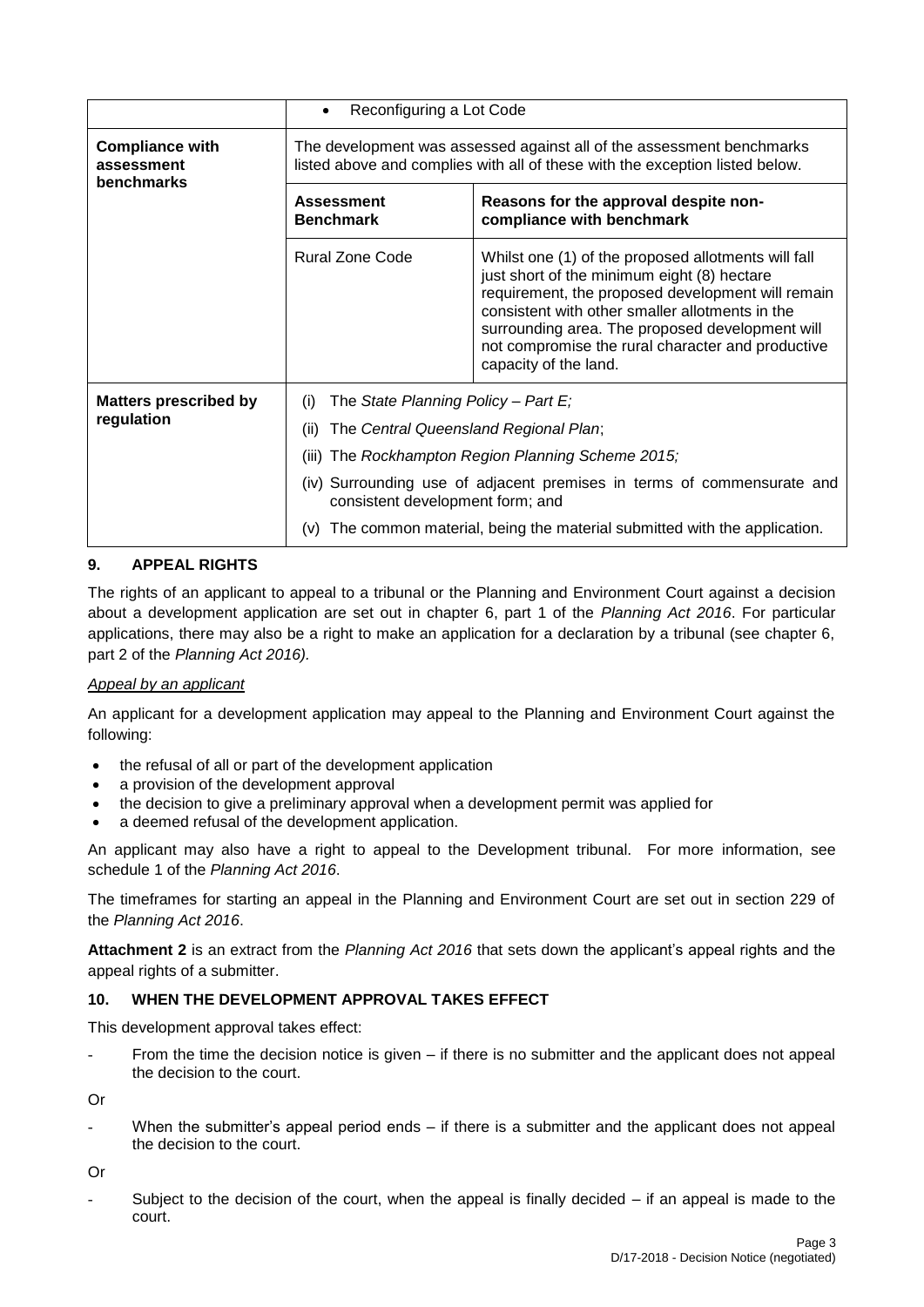#### **11. ASSESSMENT MANAGER**

| Name. | <b>Tarnya Fitzgibbon</b><br><b>COORDINATOR</b><br>DEVELOPMENT ASSESSMENT | Signature:<br>3 October 2018<br>Date: |
|-------|--------------------------------------------------------------------------|---------------------------------------|

#### **Attachment 1 – Conditions of the approval**

*Part 1* **–** *Conditions imposed by the assessment manager [Note: where a condition is imposed about infrastructure under Chapter 4 of the Planning Act 2016, the relevant provision of the Act under which this condition was imposed must be specified.]*

**Attachment 2—Extract on appeal rights**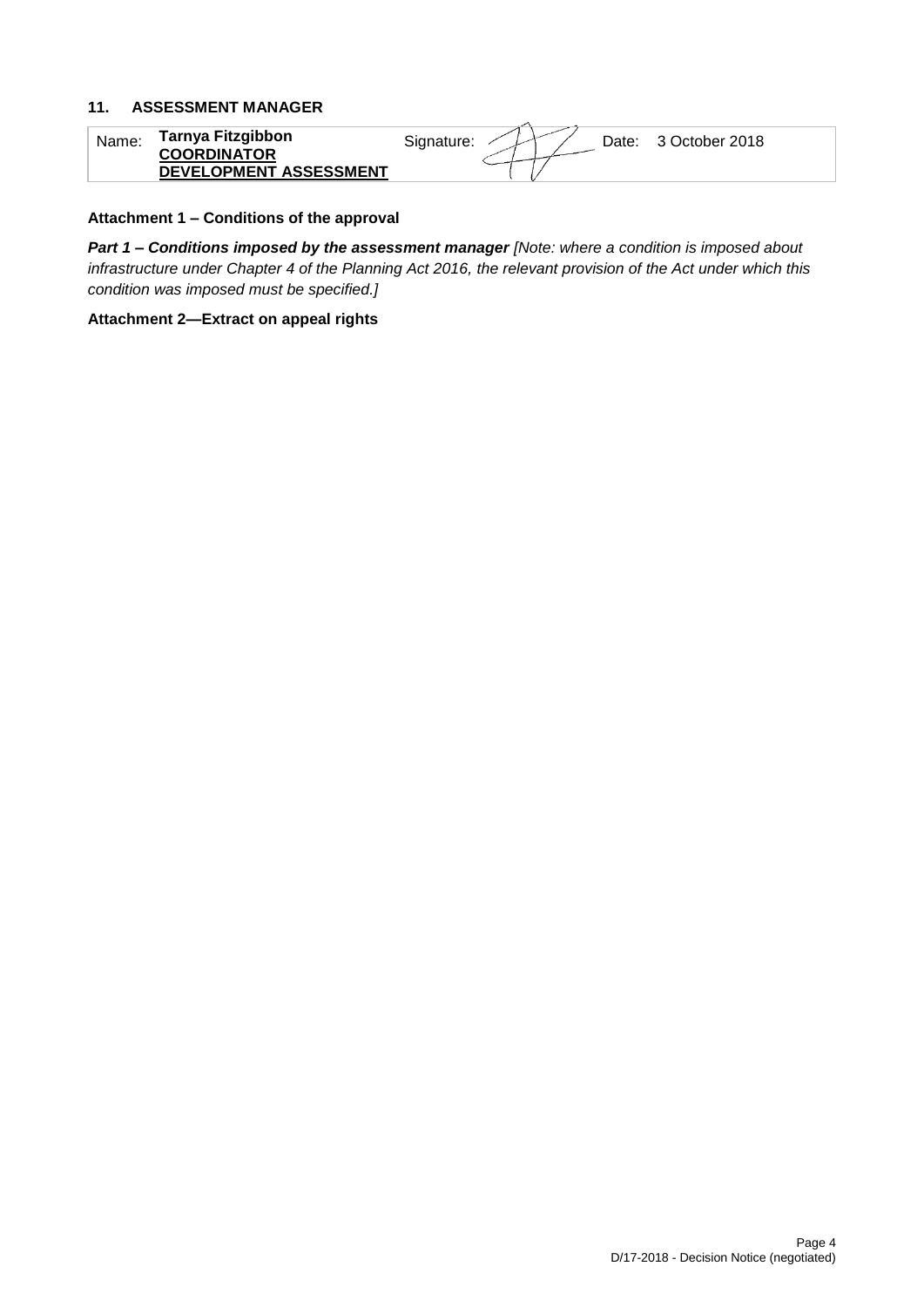

## **Attachment 1 – Part 1 Rockhampton Regional Council Conditions**

*Planning Act 2016*

## ADMINISTRATION

- 1.1 The Developer and his employee, agent, contractor or invitee is responsible for ensuring compliance with the conditions of this development approval.
- 1.2 Where these Conditions refer to "Council" in relation to requiring Council to approve or to be satisfied as to any matter, or conferring on the Council a function, power or discretion, that role may be fulfilled in whole or in part by a delegate appointed for that purpose by the Council.
- 1.3 All conditions, works, or requirements of this development approval must be undertaken, completed, and be accompanied by a Compliance Certificate for any operational works required by this development approval:
	- 1.3.1 to Council's satisfaction;
	- 1.3.2 at no cost to Council; and
	- 1.3.3 prior to the issue of the Survey Plan Approval Certificate,

unless otherwise stated.

- 1.4 Infrastructure requirements of this development approval must be contributed to the relevant authorities, where applicable, at no cost to Council, prior to the issue of the Survey Plan Approval Certificate, unless otherwise stated.
- 1.5 All works must be designed, constructed and maintained in accordance with the relevant Council policies, guidelines and standards, unless otherwise stated.
- 1.6 All engineering drawings/specifications, design and construction works must be in accordance with the requirements of the relevant *Australian Standards* and must be approved, supervised and certified by a Registered Professional Engineer of Queensland.

## 2.0 APPROVED PLANS AND DOCUMENTS

2.1 The approved development must be completed and maintained generally in accordance with the approved plans and documents, except where amended by any condition of this development approval:

| <b>Plan/Document Name</b>       | <b>Plan/Document Reference</b> | Dated           |
|---------------------------------|--------------------------------|-----------------|
| Plan of Proposed Lots 83 and 84 | 180945-01 (Sheet 1 of 1)       | 4 February 2018 |

- 2.2 Where there is any conflict between the conditions of this development approval and the details shown on the approved plans and documents, the conditions of this development approval must prevail.
- 2.3 Where conditions require the above plans or documents to be amended, the revised document(s) must be submitted for approval by Council prior to the submission of an application for a Development Permit for Operational Works.

## 3.0 PLUMBING WORKS

3.1 Internal Plumbing of existing building (shed) located within proposed Lot 84 must be contained within the lot it serves.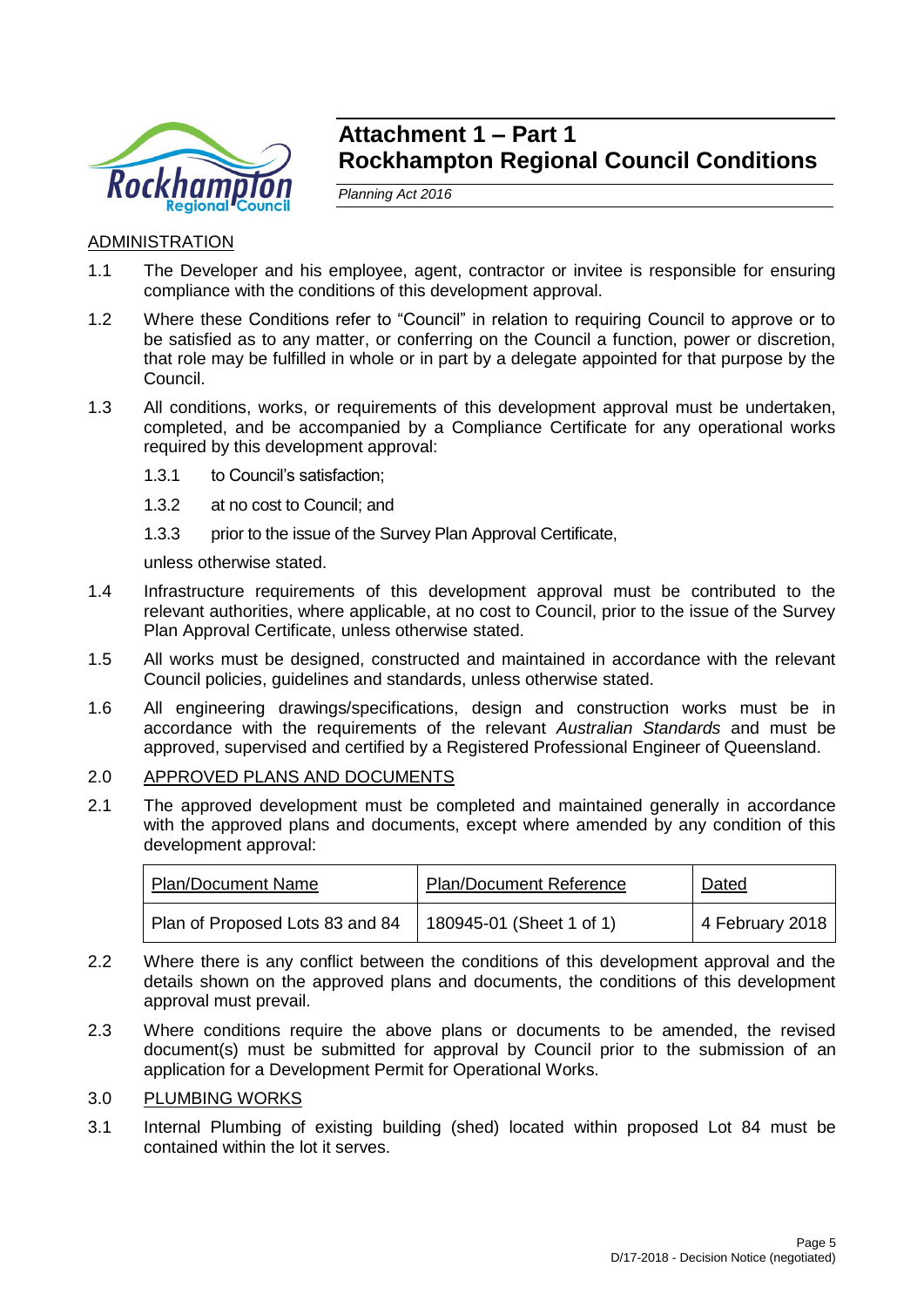## 4.0 ALLOTMENT DRAINAGE WORKS

4.1 All allotment runoff from each proposed lot must be discharged such that it must not restrict, impair or change the natural flow of runoff water or cause a nuisance or worsening to surrounding land or infrastructure.

## 5.0 SITE WORKS

5.1 Site works must be constructed such that they do not, at any time, in any way restrict, impair or change the natural flow of runoff water, or cause a nuisance or worsening to surrounding land or infrastructure.

## 6.0 ELECTRICITY

- 6.1 Electricity services must be provided to each lot in accordance with the standards and requirements of the relevant service provider. Alternatively, renewable energy (solar) provisions can be utilised for each site provided that the amenity of the adjoining residences is not impacted.
- 6.2 Evidence must be provided that electricity services are available to each lot in accordance with the standards and requirements of the relevant service provider, prior to the issue of the Survey Plan Approval Certificate.

## 7.0 TELECOMMUNICATIONS

- 7.1 Telecommunications services must be provided to each lot in accordance with the standards and requirements of the relevant service provider.
- 7.2 Evidence that each lot is provided with telecommunications services from the relevant service provider must be provided to Council, prior to the issue of the Survey Plan Approval Certificate.

Note: The *Telecommunications Act 1997* (Cth) specifies where the deployment of optical fibre and the installation of fibre-ready facilities is required.

Note: For telecommunications services, written evidence must be in the form of either a "Telecommunications Infrastructure Provisioning Confirmation" where such services are provided by Telstra or a "Notice of Practical Completion" where such services are provided by the NBN.

## 8.0 ASSET MANAGEMENT

- 8.1 Any alteration necessary to electricity, telephone, water mains, sewerage mains, and/or public utility installations resulting from the development or in connection with the development, must be undertaken and completed at no cost to Council.
- 8.2 Any damage to existing stormwater, water supply and sewerage infrastructure, kerb and channel, pathway or roadway (including removal of concrete slurry from public land and Council infrastructure), that occurs while any works are being carried out in association with this development approval must be repaired at full cost to the developer. This includes the reinstatement of any existing traffic signs or pavement markings that may have been removed or damaged.

## 9.0 OPERATING PROCEDURES

9.1 All construction materials, waste, waste skips, machinery and contractors' vehicles must be located and stored or parked within the development site. Storage of materials or parking of construction machinery or contractors' vehicles must not occur within Alton Downs – Nine Mile Road.

## ADVISORY NOTES

## NOTE 1. Aboriginal Cultural Heritage

It is advised that under section 23 of the *Aboriginal Cultural Heritage Act 2003*, a person who carries out an activity must take all reasonable and practicable measures to ensure the activity does not harm Aboriginal cultural heritage (the "cultural heritage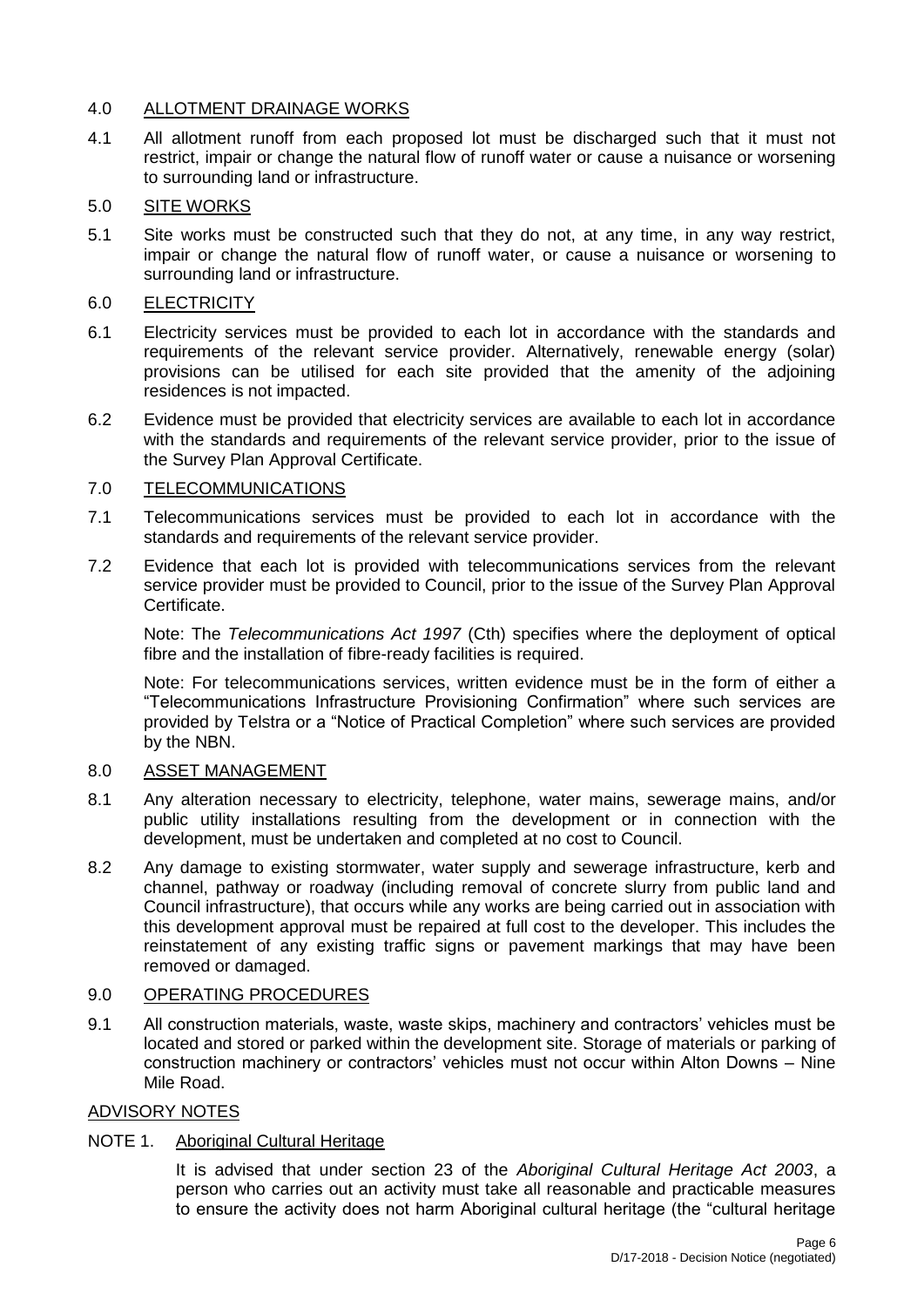duty of care"). Maximum penalties for breaching the duty of care are listed in the Aboriginal cultural heritage legislation. The information on Aboriginal cultural heritage is available on the Department of Aboriginal and Torres Strait Islander and Multicultural Affairs website [www.datsima.qld.gov.au.](http://www.datsima.qld.gov.au/)

## NOTE 2. General Environmental Duty

General environmental duty under the *Environmental Protection Act 1994* prohibits unlawful environmental nuisance caused by noise, aerosols, particles, dust, ash, fumes, light, odour or smoke beyond the boundaries of the development site during all stages of the development including earthworks, construction and operation.

## NOTE 3. General Safety Of Public During Construction

The *Work Health and Safety Act 2011* and *Manual of Uniform Traffic Control Devices* must be complied with in carrying out any construction works, and to ensure safe traffic control and safe public access in respect of works being constructed on a road.

## NOTE 4. Plumbing and Drainage Works

For any future development proposed on Lots 83 and 84, the construction of internal sanitary drainage works must be in accordance with regulated work under the *Plumbing and Drainage Act* and including the provision of On-site sewerage and disposal in accordance with the *Queensland Plumbing and Wastewater Code* and *Council's Plumbing & Drainage Policies*.

For any future development proposed on Lots 83 and 84, the construction of internal plumbing works must be in accordance with regulated work under the *Plumbing and Drainage Act* and *Council's Plumbing and Drainage Policies*. Including the provision of adequate on-site water storage for domestic and fire-fighting purposes and may include bore, dams, water storage tanks or a combination of each. The water storage must be easily accessible having regard to pedestrian and vehicular access.

#### NOTE 5. Access Works

For any future development proposed on Lot 83, the construction of access works must be in accordance with *Capricorn Municipal Development Guidelines* and *Australian Standard AS2890 "Parking facilities"*.

For any future development proposed on Lot 84, the existing access must be upgraded to comply with the requirements of the *Capricorn Municipal Development Guidelines.*

Rural addressing must be provided to each lot in accordance with Council's Local Law for Roads.

A permit (Operation Works (access works) or else Works in Road Reserve) must be obtained for the works within road reserve.

## NOTE 6. Electricity

Where alternative electricity arrangements are sourced, the owner is responsible for advising any future owners that standard electricity connections are not provided.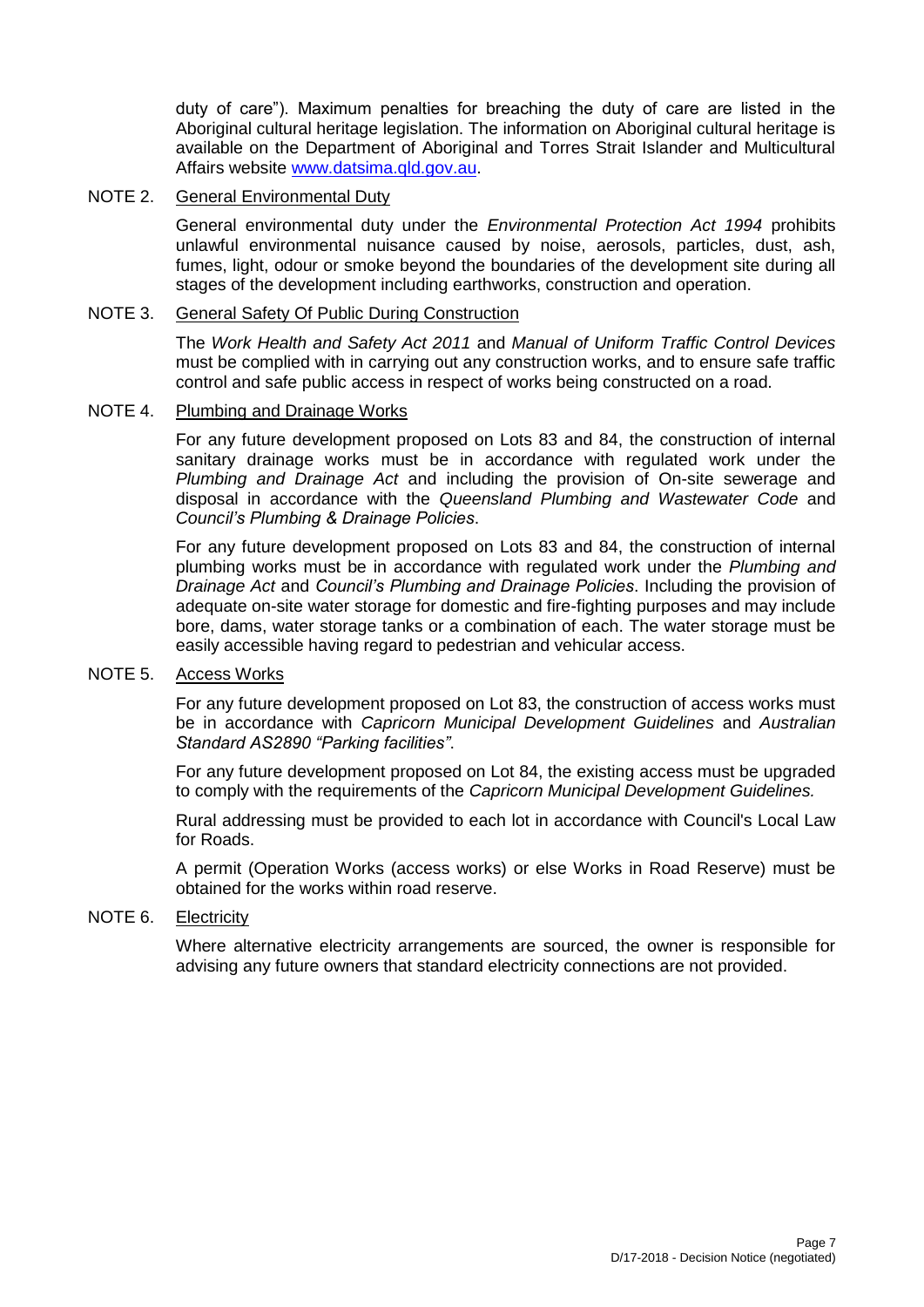

# **Attachment 2 - Appeal Rights**

*PLANNING ACT 2016*

The following is an extract from the *Planning Act 2016 (Chapter 6)*

#### *Appeal rights*

#### *229 Appeals to tribunal or P&E Court*

- (1) Schedule 1 states—
	- (a) matters that may be appealed to— (i)either a tribunal or the P&E Court; or (ii)only a tribunal; or (iii)only the P&E Court; and
	- (b) the person—
		- (i)who may appeal a matter (the **appellant**); and (ii)who is a respondent in an appeal of the matter; and (iii)who is a co-respondent in an appeal of the matter; and
		- (iv)who may elect to be a co-respondent in an appeal of the matter.
- (2) An appellant may start an appeal within the appeal period. (3) The **appeal period** is—
	- (a) for an appeal by a building advisory agency—10 business days after a decision notice for the decision is given to the agency or
	- (b) for an appeal against a deemed refusal—at any time after the deemed refusal happens; or
	- (c) for an appeal against a decision of the Minister, under chapter 7, part 4, to register premises or to renew the registration of premises—20 business days after a notice is published under section 269(3)(a) or (4); or
	- (d) for an appeal against an infrastructure charges notice—20 business days after the infrastructure charges notice is given to the person; or
	- (e) for an appeal about a deemed approval of a development application for which a decision notice has not been given—30 business days after the applicant gives the deemed approval notice to the assessment manager; or
	- (f) for any other appeal—20 business days after a notice of the decision for the matter, including an enforcement notice, is given to the person.

#### Note—

See the P&E Court Act for the court's power to extend the appeal period.

- (4) Each respondent and co-respondent for an appeal may be heard in the appeal.
- (5) If an appeal is only about a referral agency's response, the assessment manager may apply to the tribunal or P&E Court to withdraw from the appeal.
- (6) To remove any doubt, it is declared that an appeal against an infrastructure charges notice must not be about—
	- (a) the adopted charge itself; or
	- (b) for a decision about an offset or refund— (i) the establishment cost of trunk infrastructure identified in a LGIP; or

(ii) the cost of infrastructure decided using the method included in the local government's charges resolution.

## **230 Notice of appeal**

- (1) An appellant starts an appeal by lodging, with the registrar of the tribunal or P&E Court, a notice of appeal that—
	- (a) is in the approved form; and
	- (b) succinctly states the grounds of the appeal.
- (2) The notice of appeal must be accompanied by the required fee.
- (3) The appellant or, for an appeal to a tribunal, the registrar must, within the service period, give a copy of the notice of appeal to—
	- (a) the respondent for the appeal; and
	- (b) each co-respondent for the appeal; and
- (c) for an appeal about a development application under schedule 1, table 1, item 1—each principal submitter for the development application; and
- (d) for an appeal about a change application under schedule 1, table 1, item 2—each principal submitter for the change application; and
- (e) each person who may elect to become a corespondent for the appeal, other than an eligible submitter who is not a principal submitter in an appeal under paragraph (c) or (d); and
- (f) for an appeal to the P&E Court—the chief executive; and
- (g) for an appeal to a tribunal under another Act—any other person who the registrar considers appropriate.
- (4) The **service period** is—
	- (a) if a submitter or advice agency started the appeal in the P&E Court—2 business days after the appeal is started; or
	- (b) otherwise—10 business days after the appeal is started.
- (5) A notice of appeal given to a person who may elect to be a co-respondent must state the effect of subsection
- (6) A person elects to be a co-respondent by filing a notice of election, in the approved form, within 10 business days after the notice of appeal is given to the person*.*

#### **231 Other appeals**

- (1) Subject to this chapter, schedule 1 and the P&E Court Act, unless the Supreme Court decides a decision or other matter under this Act is affected by jurisdictional error, the decision or matter is non-appealable.
- (2) The Judicial Review Act 1991, part 5 applies to the decision or matter to the extent it is affected by jurisdictional error.
- (3) A person who, but for subsection (1) could have made an application under the Judicial Review Act 1991 in relation to the decision or matter, may apply under part 4 of that Act for a statement of reasons in relation to the decision or matter.
- (4) In this section— **decision** includes—
	- (a) conduct engaged in for the purpose of making a decision; and
	- (b) other conduct that relates to the making of a decision; and
	- (c) the making of a decision or the failure to make a decision; and
	- (d) a purported decision; and
	- (e) a deemed refusal.
- **non-appealable**, for a decision or matter, means the decision or matter—
	- (a) is final and conclusive; and
	- (b) may not be challenged, appealed against, reviewed, quashed, set aside or called into question in any other way under the Judicial Review Act 1991 or otherwise, whether by the Supreme Court, another court, a tribunal or another entity; and
	- (c) is not subject to any declaratory, injunctive or other order of the Supreme Court, another court, a tribunal or another entity on any ground.

#### **232 Rules of the P&E Court**

- (1) A person who is appealing to the P&E Court must comply with the rules of the court that apply to the appeal.
- (2) However, the P&E Court may hear and decide an appeal even if the person has not complied with rules of the P&E Court.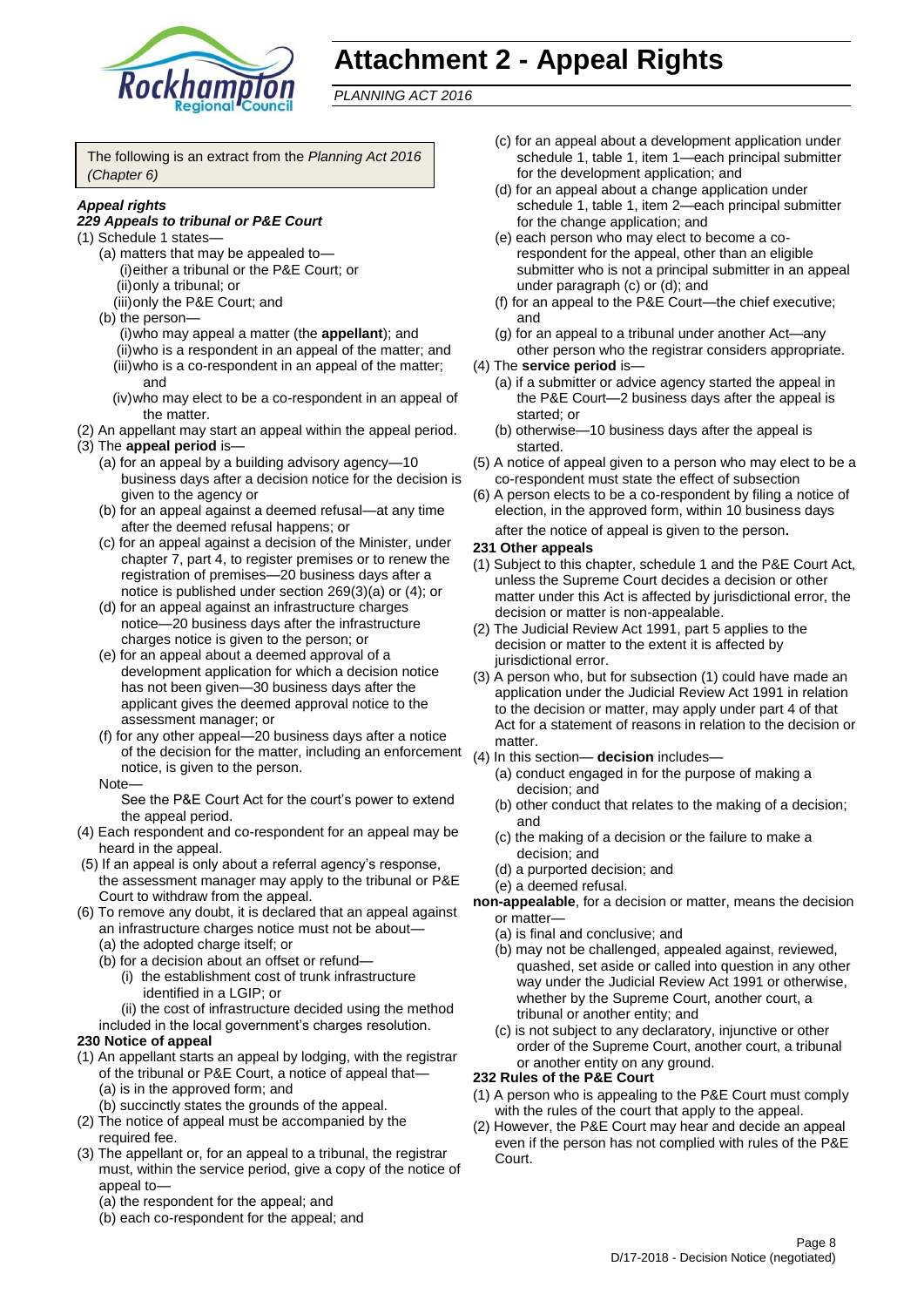

## **Appeal Rights**

*PLANNING ACT 2016*

## **Schedule 1**

#### **Appeals section 229 1 Appeal rights and parties to appeals**

- (1) Table 1 states the matters that may be appealed to—(a) the P&E court; or (b) a tribunal.
- (2) However, table 1 applies to a tribunal only if the matter involves-
	- (a) the refusal, or deemed refusal of a development application, for—
	- (i) a material change of use for a classified building; or
	- (ii) operational work associated with building work, a retaining wall, or a tennis court; or
	- (b) a provision of a development approval for—
	- (i) a material change of use for a classified building; or
- (ii) operational work associated with building work, a retaining wall, or a tennis court; or
	- (c) if a development permit was applied for—the decision to give a preliminary approval for—
		- (i) a material change of use for a classified building; or
		- (ii) operational work associated with building work, a retaining wall, or a tennis court; or
	- (d) a development condition if—
		- (i) the development approval is only for a material change of use that involves the use of a building classified under the Building Code as a class 2 building; and
		- (ii) the building is, or is proposed to be, not more than 3 storeys; and
		- (iii) the proposed development is for not more than 60 sole-occupancy units; or
	- (e) a decision for, or a deemed refusal of, an extension application for a development approval that is only for a material change of use of a classified building; or
	- (f) a decision for, or a deemed refusal of, a change application for a development approval that is only for a material change of use of a classified building; or
	- (g) a matter under this Act, to the extent the matter relates to—
		- (i) the Building Act, other than a matter under that Act that may or must be decided by the Queensland Building and Construction Commission; or
		- (ii) the Plumbing and Drainage Act, part 4 or 5; or
	- (h) a decision to give an enforcement notice in relation to a matter under paragraphs (a) to (g); or
	- (i) a decision to give an infrastructure charges notice; or
	- (j) the refusal, or deemed refusal, of a conversion application; or
	- (k) a matter that, under another Act, may be appealed to the tribunal; or
	- (l) a matter prescribed by regulation.
- (3) Also, table 1 does not apply to a tribunal if the matter
- involves—
	- (a) for a matter in subsection  $(2)(a)$  to  $(d)$ -
		- (i) a development approval for which the development application required impact assessment; and
		- (ii) a development approval in relation to which the assessment manager received a properly made submission for the development application; or
	- (b) a provision of a development approval about the identification or inclusion, under a variation approval, of a matter for the development.
- (4) Table 2 states the matters that may be appealed only to the P&E Court.
- (5) Table 3 states the matters that may be appealed only to the tribunal.
- (6) In each table—
	- (a) column 1 states the appellant in the appeal; and
	- (b) column 2 states the respondent in the appeal; and
	- (c) column 3 states the co-respondent (if any) in the appeal; and
- (d) column 4 states the co-respondents by election (if any) in the appeal.
- (7) If the chief executive receives a notice of appeal under section 230(3)(f), the chief executive may elect to be a corespondent in the appeal.

## **Table 1**

## **Appeals to the P&E Court and, for certain matters, to a tribunal**

1. Development applications

An appeal may be made against—

(a) the refusal of all or part of the development application; or

(b) the deemed refusal of the development application; or

(c) a provision of the development approval; or

(d) if a development permit was applied for—the decision to give a preliminary approval.

| Column 1      | Column 2                  | Column 3                                                                                           | Column 4                                                                                                                                     |
|---------------|---------------------------|----------------------------------------------------------------------------------------------------|----------------------------------------------------------------------------------------------------------------------------------------------|
| Appellant     | Respondent                | Co-respondent                                                                                      | Co-respondent by election                                                                                                                    |
|               |                           | $($ if any $)$                                                                                     | $($ if any $)$                                                                                                                               |
| The applicant | The assessment<br>manager | If the appeal is about<br>a concurrence<br>agency's referral<br>response—the<br>concurrence agency | 1 A concurrence agency that is<br>not a co-respondent<br>2 If a chosen Assessment<br>manager is the respondent-<br>the prescribed assessment |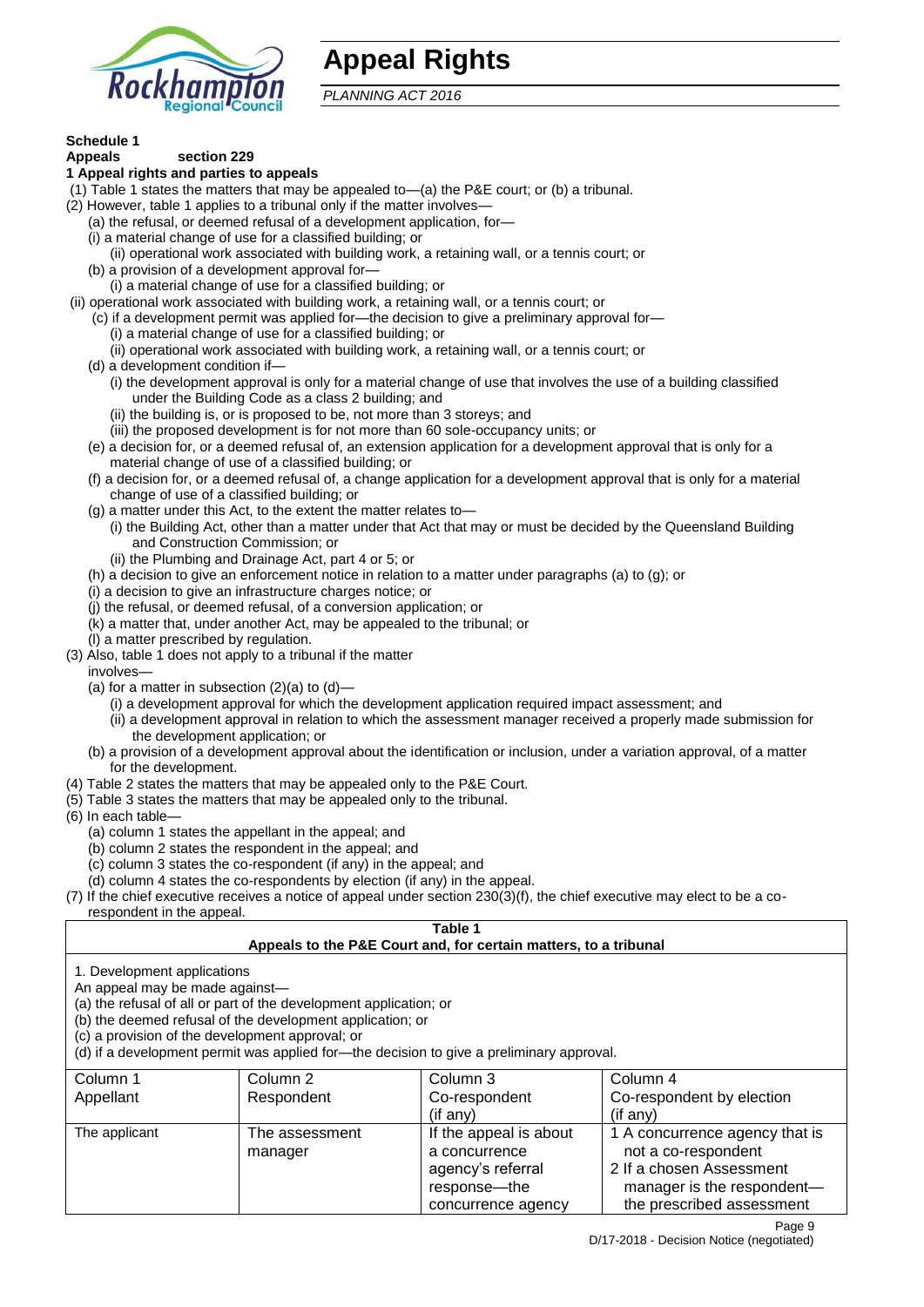| Table 1<br>Appeals to the P&E Court and, for certain matters, to a tribunal                                                                                                                                                                                                                                                                                                                                                                                                                                                                                                                                                                                                                                                                                                                                                                                                               |                                                                                                                                                                                                  |                                                                 |                                                                                                                                                                                                                                                                                                                                                 |  |  |
|-------------------------------------------------------------------------------------------------------------------------------------------------------------------------------------------------------------------------------------------------------------------------------------------------------------------------------------------------------------------------------------------------------------------------------------------------------------------------------------------------------------------------------------------------------------------------------------------------------------------------------------------------------------------------------------------------------------------------------------------------------------------------------------------------------------------------------------------------------------------------------------------|--------------------------------------------------------------------------------------------------------------------------------------------------------------------------------------------------|-----------------------------------------------------------------|-------------------------------------------------------------------------------------------------------------------------------------------------------------------------------------------------------------------------------------------------------------------------------------------------------------------------------------------------|--|--|
|                                                                                                                                                                                                                                                                                                                                                                                                                                                                                                                                                                                                                                                                                                                                                                                                                                                                                           |                                                                                                                                                                                                  |                                                                 | manager<br>3 Any eligible advice agency for<br>the application<br>4 Any eligible submitter for the<br>application                                                                                                                                                                                                                               |  |  |
| 2. Change applications                                                                                                                                                                                                                                                                                                                                                                                                                                                                                                                                                                                                                                                                                                                                                                                                                                                                    | An appeal may be made against-<br>(a) a responsible entity's decision for a change application, other than a decision made by the P&E court; or<br>(b) a deemed refusal of a change application. |                                                                 |                                                                                                                                                                                                                                                                                                                                                 |  |  |
| Column 1<br>Appellant                                                                                                                                                                                                                                                                                                                                                                                                                                                                                                                                                                                                                                                                                                                                                                                                                                                                     | Column <sub>2</sub><br>Respondent                                                                                                                                                                | Column 3<br>Co-respondent<br>(if any)                           | Column 4<br>Co-respondent by election<br>(if any)                                                                                                                                                                                                                                                                                               |  |  |
| 1 The applicant<br>2 If the responsible<br>entity is the<br>assessment<br>manager-an<br>affected entity that<br>gave a pre-request<br>notice or response<br>notice                                                                                                                                                                                                                                                                                                                                                                                                                                                                                                                                                                                                                                                                                                                        | The responsible<br>entity                                                                                                                                                                        | If an affected entity<br>starts the appeal-the<br>applicant     | 1 A concurrence agency for the<br>development application<br>2 If a chosen assessment<br>manager is the respondent-<br>the prescribed assessment<br>manager<br>3 A private certifier for the<br>development application<br>4 Any eligible advice agency for<br>the change application<br>5 Any eligible submitter for the<br>change application |  |  |
|                                                                                                                                                                                                                                                                                                                                                                                                                                                                                                                                                                                                                                                                                                                                                                                                                                                                                           | 3. Extension applications<br>An appeal may be made against-<br>(a) the assessment manager's decision about an extension application; or<br>(b) a deemed refusal of an extension application.     |                                                                 |                                                                                                                                                                                                                                                                                                                                                 |  |  |
| Column 1<br>Appellant                                                                                                                                                                                                                                                                                                                                                                                                                                                                                                                                                                                                                                                                                                                                                                                                                                                                     | Column <sub>2</sub><br>Respondent                                                                                                                                                                | Column 3<br>Co-respondent<br>(if any)                           | Column 4<br>Co-respondent by election<br>(if any)                                                                                                                                                                                                                                                                                               |  |  |
| 1 The applicant<br>For a matter other<br>2<br>than a deemed<br>refusal of an<br>extension<br>application - a<br>concurrence<br>agency, other than<br>the chief executive,<br>for the application                                                                                                                                                                                                                                                                                                                                                                                                                                                                                                                                                                                                                                                                                          | The assessment<br>manager                                                                                                                                                                        | If a concurrence<br>agency starts the<br>appeal - the applicant | If a chosen assessment<br>manager is the respondent - the<br>prescribed assessment manager                                                                                                                                                                                                                                                      |  |  |
| 4. Infrastructure charges notices<br>An appeal may be made against an infrastructure charges notice on 1 or more of the following grounds<br>a) The notice involved an error relating to -<br>(i) The application of the relevant adopted charge; or<br>Examples of errors in applying an adopted charge -<br>The incorrect application of gross floor area for a non-residential development<br>Applying an incorrect 'use category', under a regulation, to the development<br>The working out of extra demands, for section 120; or<br>(i)<br>An offset or refund; or<br>(ii)<br>b) The was no decision about an offset or refund; or<br>c) If the infrastructure charges notice states a refund will be given – the timing for giving the refund; or<br>d) The amount of the charge is so unreasonable that no reasonable relevant local government could have<br>imposed the amount. |                                                                                                                                                                                                  |                                                                 |                                                                                                                                                                                                                                                                                                                                                 |  |  |
| Column 1<br>Appellant                                                                                                                                                                                                                                                                                                                                                                                                                                                                                                                                                                                                                                                                                                                                                                                                                                                                     | Column <sub>2</sub><br>Respondent                                                                                                                                                                | Column 3<br>Co-respondent<br>(if any)                           | Column 4<br>Co-respondent by election<br>(if any)                                                                                                                                                                                                                                                                                               |  |  |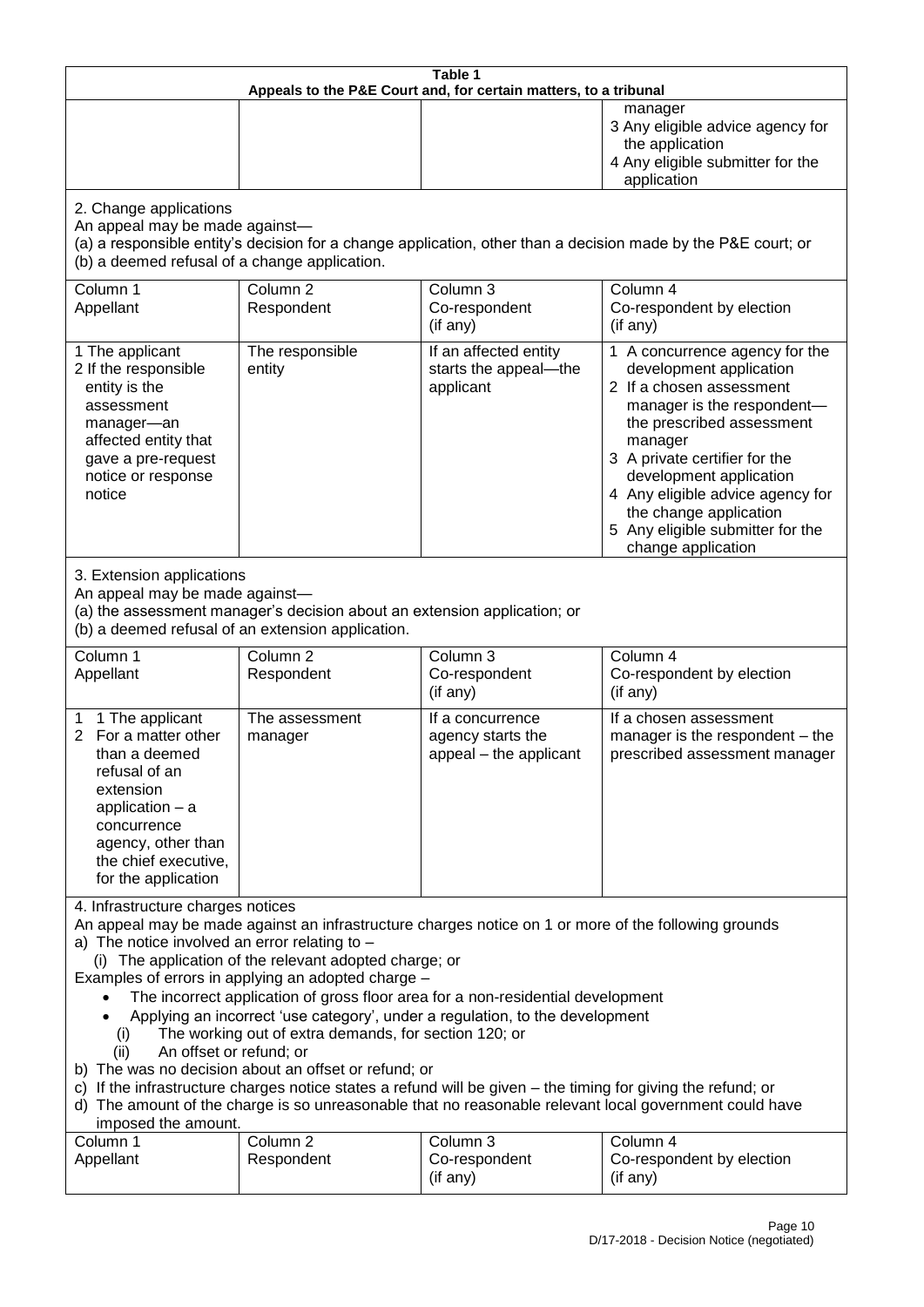| Table 1<br>Appeals to the P&E Court and, for certain matters, to a tribunal       |                                                                                     |                                           |                                                                                                              |  |
|-----------------------------------------------------------------------------------|-------------------------------------------------------------------------------------|-------------------------------------------|--------------------------------------------------------------------------------------------------------------|--|
| The person given the                                                              | The local government                                                                |                                           |                                                                                                              |  |
| Infrastructure charges                                                            | that gave the                                                                       |                                           |                                                                                                              |  |
| notice                                                                            | infrastructure charges                                                              |                                           |                                                                                                              |  |
|                                                                                   | notice                                                                              |                                           |                                                                                                              |  |
| 5. Conversion applications                                                        |                                                                                     |                                           |                                                                                                              |  |
| An appeal may be made against-<br>(a) the refusal of a conversion application; or |                                                                                     |                                           |                                                                                                              |  |
|                                                                                   | (b) a deemed refusal of a conversion application.                                   |                                           |                                                                                                              |  |
| Column 1                                                                          | Column <sub>2</sub>                                                                 | Column 3                                  | Column 4                                                                                                     |  |
| Appellant                                                                         | Respondent                                                                          | Co-respondent                             | Co-respondent by election                                                                                    |  |
|                                                                                   |                                                                                     | (if any)                                  | (if any)                                                                                                     |  |
| The applicant                                                                     | The local government                                                                |                                           |                                                                                                              |  |
|                                                                                   | to which the conversion                                                             |                                           |                                                                                                              |  |
| 6. Enforcement notices                                                            | application was made                                                                |                                           |                                                                                                              |  |
|                                                                                   |                                                                                     |                                           |                                                                                                              |  |
|                                                                                   | An appeal may be made against the decision to give an enforcement notice.           |                                           |                                                                                                              |  |
| Column 1                                                                          | Column <sub>2</sub>                                                                 | Column 3                                  | Column 4                                                                                                     |  |
| Appellant                                                                         | Respondent                                                                          | Co-respondent                             | Co-respondent by election                                                                                    |  |
|                                                                                   |                                                                                     | (if any)                                  | (if any)                                                                                                     |  |
| The person given the                                                              | The enforcement                                                                     |                                           | If the enforcement authority is                                                                              |  |
| enforcement notice                                                                | authority                                                                           |                                           | not the local government for                                                                                 |  |
|                                                                                   |                                                                                     |                                           | the premises in relation to which<br>the offence is alleged to have                                          |  |
|                                                                                   |                                                                                     |                                           | happened-the local                                                                                           |  |
|                                                                                   |                                                                                     |                                           | government                                                                                                   |  |
|                                                                                   |                                                                                     |                                           |                                                                                                              |  |
|                                                                                   |                                                                                     |                                           |                                                                                                              |  |
|                                                                                   |                                                                                     | Table 2<br>Appeals to the P&E Court only  |                                                                                                              |  |
|                                                                                   |                                                                                     |                                           |                                                                                                              |  |
| 1. Appeals from tribunal                                                          | An appeal may be made against a decision of a tribunal, other than a decision under |                                           |                                                                                                              |  |
| section 252, on the ground of-                                                    |                                                                                     |                                           |                                                                                                              |  |
|                                                                                   | (a) an error or mistake in law on the part of the tribunal; or                      |                                           |                                                                                                              |  |
| (b) jurisdictional error.                                                         |                                                                                     |                                           |                                                                                                              |  |
| Column 1                                                                          | Column <sub>2</sub>                                                                 | Column 3                                  | Column 4                                                                                                     |  |
| Appellant                                                                         | Respondent                                                                          | Co-respondent                             | Co-respondent by election                                                                                    |  |
|                                                                                   |                                                                                     | (if any)                                  | (if any)                                                                                                     |  |
| A party to the                                                                    | The other party to the                                                              |                                           | $\overline{\phantom{a}}$                                                                                     |  |
| proceedings for the<br>decision                                                   | proceedings for the<br>decision                                                     |                                           |                                                                                                              |  |
|                                                                                   |                                                                                     |                                           |                                                                                                              |  |
| 2. Eligible submitter appeals                                                     |                                                                                     |                                           | An appeal may be made against the decision to give a development approval, or an approval for a change       |  |
|                                                                                   | application, to the extent that the decision relates to-                            |                                           |                                                                                                              |  |
|                                                                                   |                                                                                     |                                           | (a) any part of the development application for the development approval that required impact assessment; or |  |
| (b) a variation request.                                                          |                                                                                     |                                           |                                                                                                              |  |
| Column 1                                                                          | Column <sub>2</sub>                                                                 | Column 3                                  | Column 4                                                                                                     |  |
| Appellant                                                                         | Respondent                                                                          | Co-respondent                             | Co-respondent by election                                                                                    |  |
|                                                                                   |                                                                                     | (if any)                                  | (if any)                                                                                                     |  |
| 1 For a development                                                               | 1 For a development                                                                 | 1 The applicant                           | Another eligible                                                                                             |  |
| application-an<br>eligible submitter for                                          | application-the<br>assessment                                                       | 2 If the appeal is about<br>a concurrence | submitter for the<br>application                                                                             |  |
| the development                                                                   | manager                                                                             | agency's referral                         |                                                                                                              |  |
| application                                                                       | 2 For a change                                                                      | response-the                              |                                                                                                              |  |
| 2 For a change<br>application-an                                                  | application-the<br>responsible entity                                               | concurrence agency                        |                                                                                                              |  |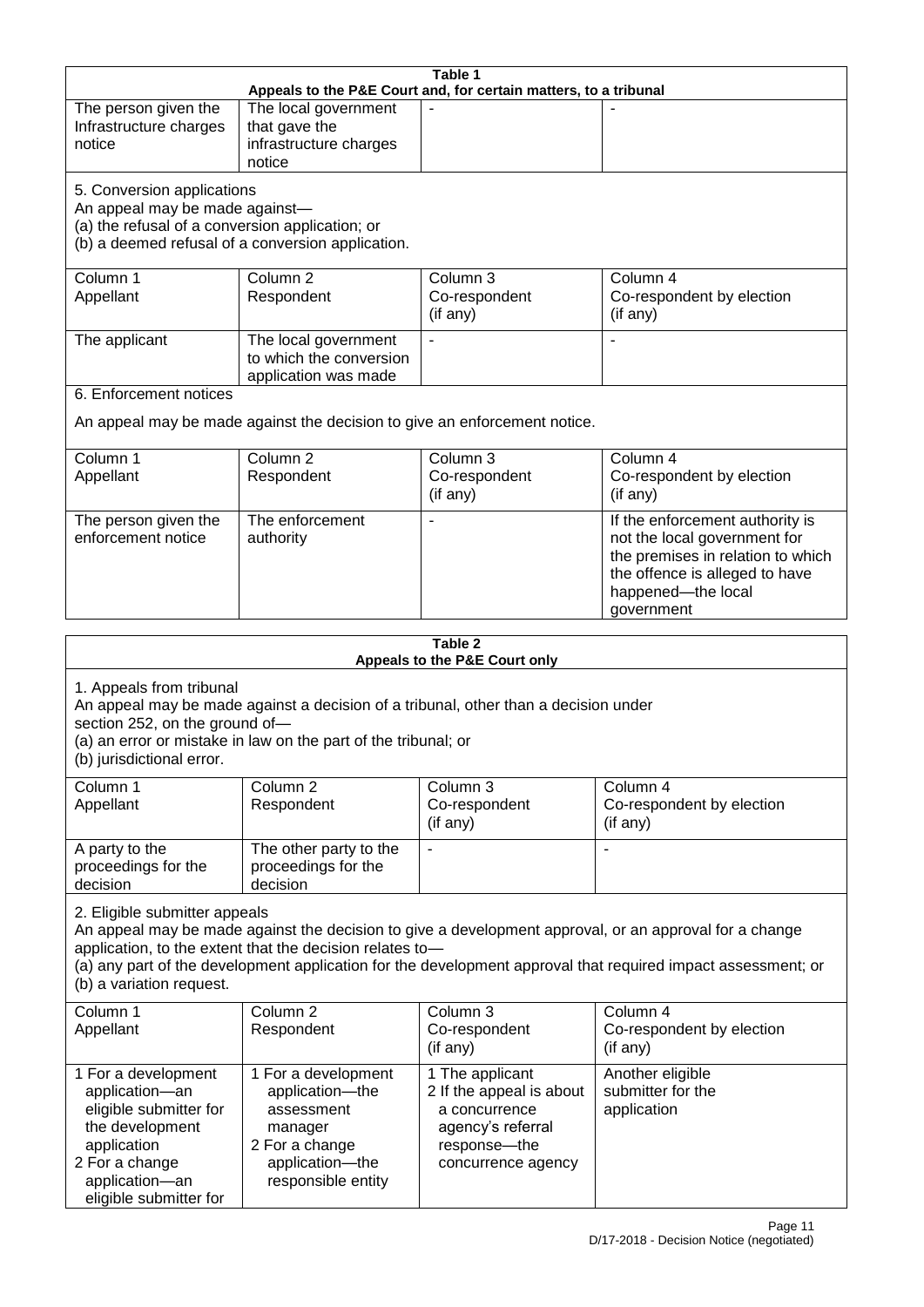| Table 2<br>Appeals to the P&E Court only                                                                                                                                                                                                                                                                                                                                                                           |                                                                                                                            |                                                                                                                         |                                                                                        |  |
|--------------------------------------------------------------------------------------------------------------------------------------------------------------------------------------------------------------------------------------------------------------------------------------------------------------------------------------------------------------------------------------------------------------------|----------------------------------------------------------------------------------------------------------------------------|-------------------------------------------------------------------------------------------------------------------------|----------------------------------------------------------------------------------------|--|
| the change<br>application                                                                                                                                                                                                                                                                                                                                                                                          |                                                                                                                            |                                                                                                                         |                                                                                        |  |
| 3. Eligible submitter and eligible advice agency appeals<br>An appeal may be made against a provision of a development approval, or failure to<br>include a provision in the development approval, to the extent the matter relates to-<br>(a) any part of the development application or the change application, for the development approval, that<br>required impact assessment; or<br>(b) a variation request. |                                                                                                                            |                                                                                                                         |                                                                                        |  |
| Column 1<br>Appellant                                                                                                                                                                                                                                                                                                                                                                                              | Column <sub>2</sub><br>Respondent                                                                                          | Column 3<br>Co-respondent<br>(if any)                                                                                   | Column 4<br>Co-respondent by election<br>(if any)                                      |  |
| 1 For a development<br>application-an<br>eligible submitter for<br>the development<br>application<br>2 For a change<br>application-an<br>eligible submitter for<br>the change<br>application<br>3 An eligible advice<br>agency for the<br>development<br>application or change<br>application                                                                                                                      | 1 For a development<br>application-the<br>assessment<br>manager<br>2 For a change<br>application-the<br>responsible entity | 1 The applicant<br>2 If the appeal is about<br>a concurrence<br>agency's referral<br>response-the<br>concurrence agency | Another eligible submitter for the<br>application                                      |  |
| 4. Compensation claims<br>An appeal may be made against-<br>(a) a decision under section 32 about a compensation claim; or<br>(b) a decision under section 265 about a claim for compensation; or<br>(c) a deemed refusal of a claim under paragraph (a) or (b).                                                                                                                                                   |                                                                                                                            |                                                                                                                         |                                                                                        |  |
| Column 1<br>Appellant                                                                                                                                                                                                                                                                                                                                                                                              | Column <sub>2</sub><br>Respondent                                                                                          | Column 3<br>Co-respondent<br>(if any)                                                                                   | Column 4<br>Co-respondent by election<br>(if any)                                      |  |
| A person dissatisfied<br>with the decision                                                                                                                                                                                                                                                                                                                                                                         | The local<br>government to which<br>the claim was made                                                                     |                                                                                                                         |                                                                                        |  |
| 5. Registered premises                                                                                                                                                                                                                                                                                                                                                                                             | An appeal may be made against a decision of the Minister under chapter 7, part 4.                                          |                                                                                                                         |                                                                                        |  |
| Column 1<br>Appellant                                                                                                                                                                                                                                                                                                                                                                                              | Column <sub>2</sub><br>Respondent                                                                                          | Column 3<br>Co-respondent<br>(if any)                                                                                   | Column 4<br>Co-respondent by election<br>(if any)                                      |  |
| 1 A person given a<br>decision notice about<br>the decision<br>2 If the decision is to<br>register premises or<br>renew the<br>registration of<br>premises-an owner<br>or occupier of<br>premises in the<br>affected area for the<br>registered premises<br>who is dissatisfied<br>with the decision                                                                                                               | The Minister                                                                                                               |                                                                                                                         | If an owner or occupier starts the<br>appeal - the owner of the<br>registered premises |  |